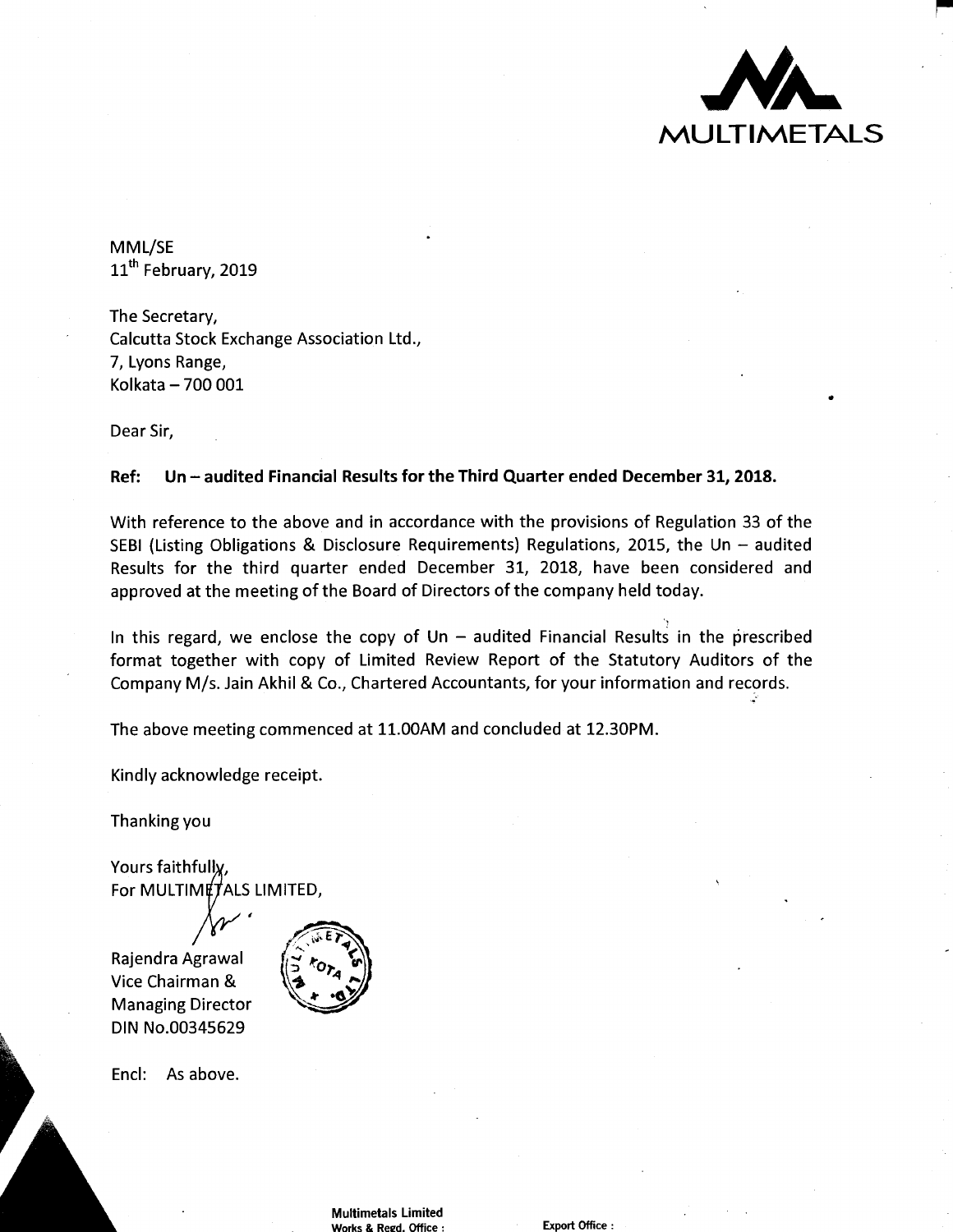# MULTIMETALS LIMITED

#### Regd. Office: Heavy Industries Area, Kansua Road, KOTA- 324 003

### Un audited Financial Results for the quarter ended as on 31<sup>st</sup> December, 2018

| (Rs. In Lakhs)       |                                                                            |                              |                              |                              |                                             |            |                         |
|----------------------|----------------------------------------------------------------------------|------------------------------|------------------------------|------------------------------|---------------------------------------------|------------|-------------------------|
| Sr.                  | <b>Particulars</b>                                                         | Quarter ended                |                              |                              | Nine months ended                           |            | Year ended              |
| NO.                  |                                                                            | 31.12.2018<br>(Un - audited) | 30.09.2018<br>(Un - audited) | 31.12.2017<br>(Un - audited) | 31.12.2018 (Un[31.12.2017 (Un<br>- audited) | - audited) | 31.03.2018<br>(Audited) |
| 1.                   | <b>INCOME FROM OPERATIONS</b>                                              |                              |                              |                              |                                             |            |                         |
|                      | a Revenue from operations                                                  | 4,449.60                     | 4,416.74                     | 4,969.00                     | 13,112.41                                   | 12,942.92  | 17,040.45               |
|                      | b Other operating income                                                   | 32.57                        | 43.18                        | 37.38                        | 123.06                                      | 102.42     | 135.31                  |
|                      | Total Revenue from Operation (a+b)                                         | 4,482.17                     | 4,459.92                     | 5,006.38                     | 13,235.47                                   | 13,045.34  | 17,175.76               |
| c                    | Other Income                                                               | (8.85)                       | 26.87                        | 44.98                        | 100.02                                      | 97.65      | 154.61                  |
|                      | <b>Total Income</b>                                                        | 4,473.32                     | 4,486.79                     | 5,051.36                     | 13,335.49                                   | 13,142.99  | 17,330.37               |
| $\mathbf{2}^{\circ}$ | <b>EXPENSES</b>                                                            |                              |                              |                              |                                             |            |                         |
| a                    | <b>Cost of Material Consumed</b>                                           | 4,230.98                     | 3,766.33                     | 2,296.60                     | 11,875.71                                   | 7,643.65   | 10,414.94               |
|                      | Purchase Cost of Stock - in - Trade                                        |                              |                              |                              |                                             |            |                         |
| c                    | Change in inventories of finished goods, work in progress & stock in trade | (924.76)                     | (372.54)                     | 842.17                       | (1,832.33)                                  | 698.80     | 499.84                  |
|                      | <b>Employees Benefits Expenses</b>                                         | 103.34                       | 98.42                        | 96.76                        | 303.15                                      | 295.86     | 390.26                  |
| е                    | <b>Finance Costs</b>                                                       | 125.75                       | 128.90                       | 107.91                       | 347.56                                      | 329.82     | 456.78                  |
|                      | Depreciation and Amortisation Expenses                                     | 85.95                        | 82.77                        | 111.73                       | 246.64                                      | 335.17     | 452.02                  |
| g                    | <b>Excise Duty/ GST</b>                                                    |                              |                              | 756.50                       |                                             | 1,801.19   | 2,150.73                |
|                      | <b>Other Expenses</b>                                                      | 591.39                       | 529.85                       | 552.01                       | 1,663.42                                    | 1,400.14   | 2,009.20                |
|                      | Total Expenses (a+b+c+d+e+f+g+h+i)                                         | 4,212.65                     | 4,233.73                     | 4,763.68                     | 12,604.15                                   | 12,504.63  | 16,373.77               |
| 3                    | Profit/ Loss before exceptional items and tax (1 - 2)                      | 260.67                       | 253.06                       | 287.68                       | 731.34                                      | 638.36     | 956.60                  |
| 4                    | <b>Exceptional Item</b>                                                    |                              |                              |                              |                                             |            |                         |
| 5                    | Profit/ Loss before tax (3 - 4)                                            | 260.67                       | 253.06                       | 287.68                       | 731.34                                      | 638.36     | 956.60                  |
| 6                    | <b>Tax Expense</b>                                                         |                              |                              |                              |                                             |            |                         |
|                      | (a) Current Tax                                                            | 77.48                        | 79.61                        | 106.46                       | 221.64                                      | 236.33     | 371.65                  |
|                      | (b) Deferred Tax                                                           | 11.70                        | 22.49                        | (6.96)                       | 34.21                                       | (20.88)    | (55.08)                 |
|                      | (c) Previous year Provision                                                | (0.02)                       | 4.64                         | 8.86                         | 4.62                                        | 8.86       | 21.24                   |
| 7                    | Profit/ (Loss) after tax $(5 - 6)$                                         | 171.51                       | 146.32                       | 179.32                       | 470.87                                      | 414.05     | 618.79                  |
| 8                    | Share of Profit/ (Loss) of associates (Net of Tax)                         |                              |                              |                              |                                             |            |                         |
| 9                    | Total Profit/ (Loss)                                                       | 171.51                       | 146.32                       | 179.32                       | 470.87                                      | 414.05     | 618.79                  |
| 10                   | <b>Other Comprehensive Income (OCI)</b>                                    |                              |                              |                              |                                             |            |                         |
|                      | (a) Items that will not be reclassified to Profit or Loss:                 |                              |                              |                              |                                             |            |                         |
|                      | (i) Remeasurements of post - employment benefit obligation (net)           |                              |                              |                              | ÷.                                          |            | 0.09                    |
|                      | (ii) Changes in fair value of investment in equity instruments             |                              |                              |                              |                                             |            | (0.08)                  |
|                      | (b) Items that will be reclassified to profit or loss                      |                              |                              |                              |                                             |            |                         |
| 11                   | <b>Total Comprehensive Income</b>                                          | 171.51                       | 146.32                       | 179.32                       | 470.87                                      | 414.05     | 618.80                  |
| 12                   | Paid-up Equity share capital (Face Value Rs. 10)                           | 1,195.00                     | 1,195.00                     | 1,195.00                     | 1,195.00                                    | 1,195.00   | 1,195.00                |
| 13                   | Earnings Per Equity Share - Basic & diluted EPS (in Rs)                    | 1.44                         | 1.22                         | 1.50                         | 3.94                                        | 3.46       | 5.18                    |



Cont...2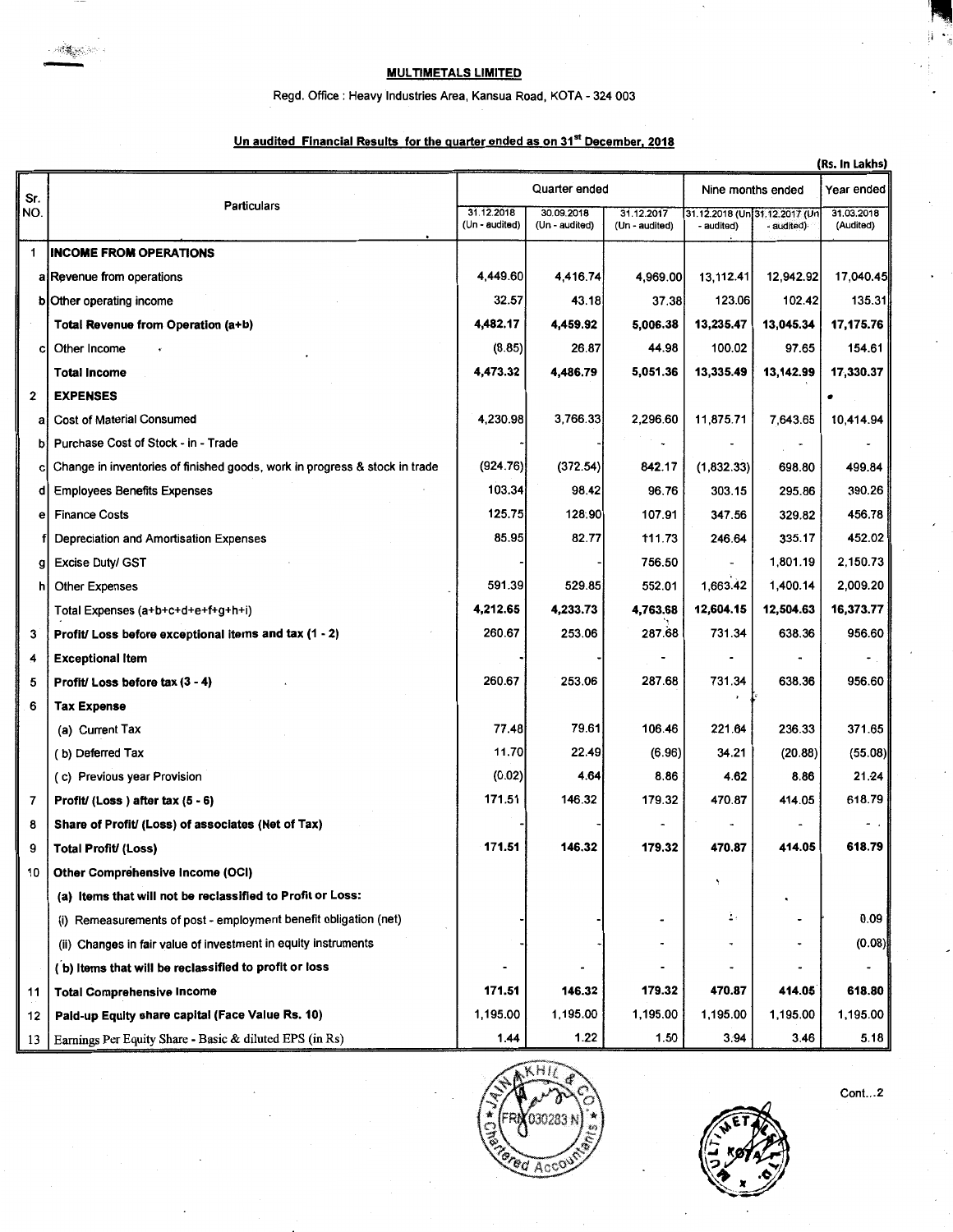- <sup>1</sup> The above financial results were reviewed by Audit Committee. The Board has taken on record the financial result at its meeting held on  $11<sup>th</sup>$ February, 2019:
- 2 The figures of "revenue from operations" (related to Financial Year 2018 19) is disclosed net of GST. Accordingly, the figures of revenue from operations and expenses for the year quarter ended 31'1 December, 2018 are not compared with the figures of previous quarters.
- 3 The Company has adopted Indian Accounting Standards (IND AS) prescribed u!s 133 of the Companies Act 2013 read with the Companies (Indian Accounting Standards) Rules 2015 w.e.f. 1st April 2017. Accordingly these results have been prepared in accordance with said IND AS and Rules including recognition and measurement principles laid down in IND AS 34 "Interim Financial Reporting" and other recognised accounting practices and policies to the extent applicable. Consequently results for the correspohding quarter have been restated to comply with IND AS to make them comparable.  $\bullet$
- <sup>4</sup> The above financial results for the quarter ended  $31<sup>st</sup>$  December, 2018 were reviewed by Statutory Auditors of the company.
- *5* The IND AS compliant financial results are not subjected to the Limited Review or audit. However, the management has excercised necessary due diligence to ensure that the financial results provided a true and fair view of the company's affairs.
- 6 Segment reporting as defined in IND AS -108 "operating segments" is not applicable since the entire operation of the company relates to only single segment.
- $7$  The current tax provision for the quarter ended  $31<sup>st</sup>$  December, 2018 is calculated considering the effective tax rate based on the estimated profit for the year.
- 8 Previous year figure have been regroup/ rearrange wherever necessary.

Date : February 11, 2019





By Order of the Board  $\sqrt{2}$ 

Rajendra Agrawal Vice Chairman & Managing Director DIN No.00345629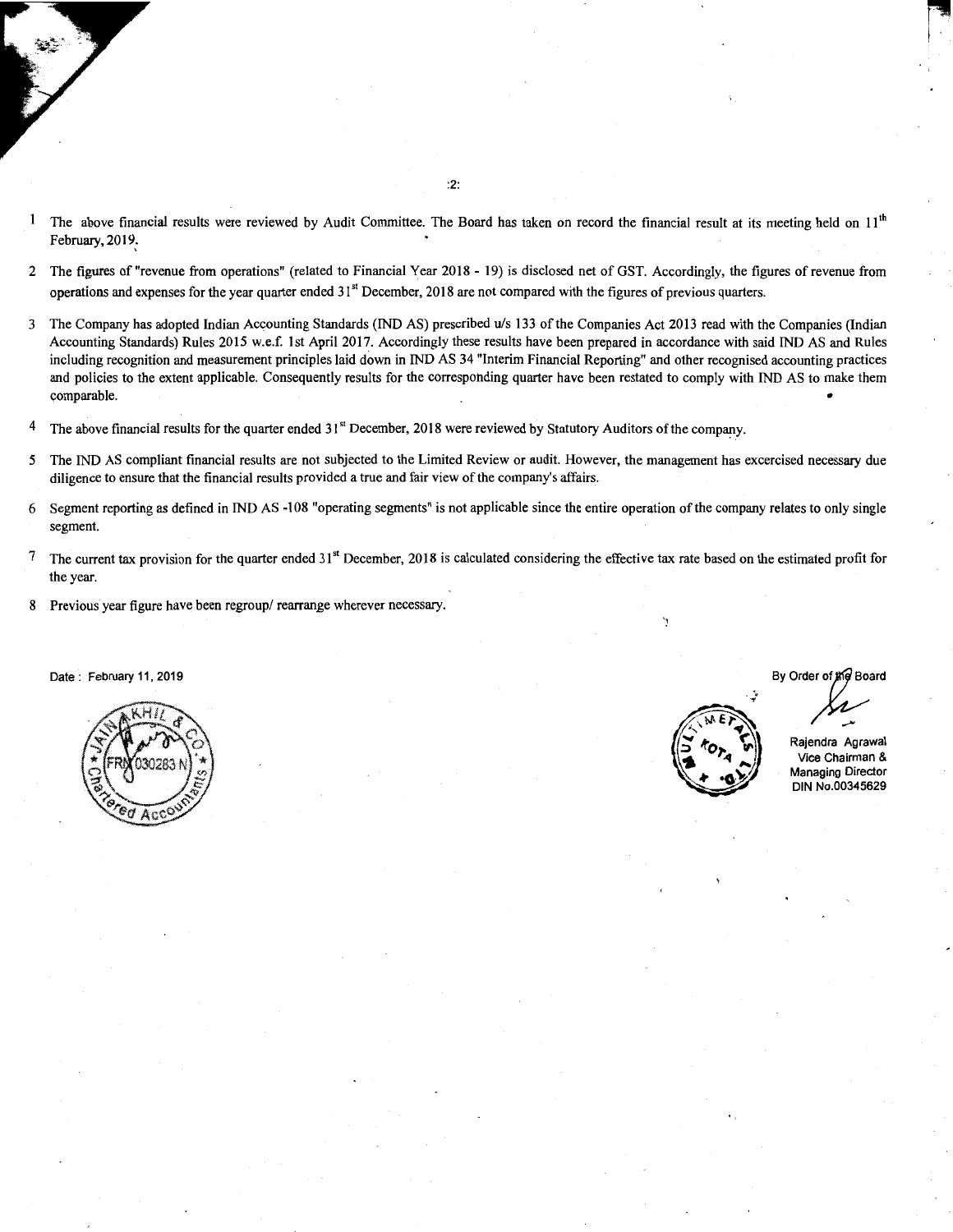## **JAIN AKHIL & CO.**

Chartered Accountants

Á



 $To$ 

**The Board of Directors Multimetals Limited** 

- We have reviewed the accompanying Statement of Unaudited Financial Results of  $1<sup>2</sup>$ Multimetals Limited ('the company') for the quarter ended December 31, 2018 ("the Statement"), being submitted by the Company pursuant to the requirements of Regulation 33 of the SEBI (Listing Obligations and Disclosure Requirements) Regulations, 2015 read with Circular No. CIR/CFD/FAC/62/2016 dated July 5, 2016. This statement is the responsibility of the Company's Management and approved by the Board of Directors, has been prepared in accordance with recognition and measurement principles laid down in Indian Accounting Standard 34 "Interim Financial Reporting" as prescribed under Section 133 of Companies Act, 2013 ("the Act") read with relevant rules issued there under and other accounting principles generally accepted in India. Our responsibility is to issue a report on the Statement based on our review.
- 2. We conducted our review in accordance with the Standard on Review Engagement (SRE) 2410, "Review of Interim Financial Information Performed by the Independent Auditor of the Entity" issued by the Institute of Chartered Accountants of India. This standard requires that we plan and perform the review to obtain moderate assurance as to whether the Statement is free of material misstatement. A review is limited primarily to inquiries of the Company personnel and analytical procedures applied to financial data and thus provide less assurance than an audit. We have not performed an audit and accordingly, we do not express an audit opinion.
- 3. Based on our review conducted as above, nothing has come to our attention that causes us to believe that the accompanying Statement of unaudited financial results prepared in accordance with applicable accounting standards and other recognised accounting practices and policies has not disclosed the information required to be disclosed in terms of

610, New Delhi House, 27, Barakhamba Road, New Delhi-110001 Contact: (011)41511980, 9953031680, 9999660382 Email: jainakhilandcompany@gmail.com